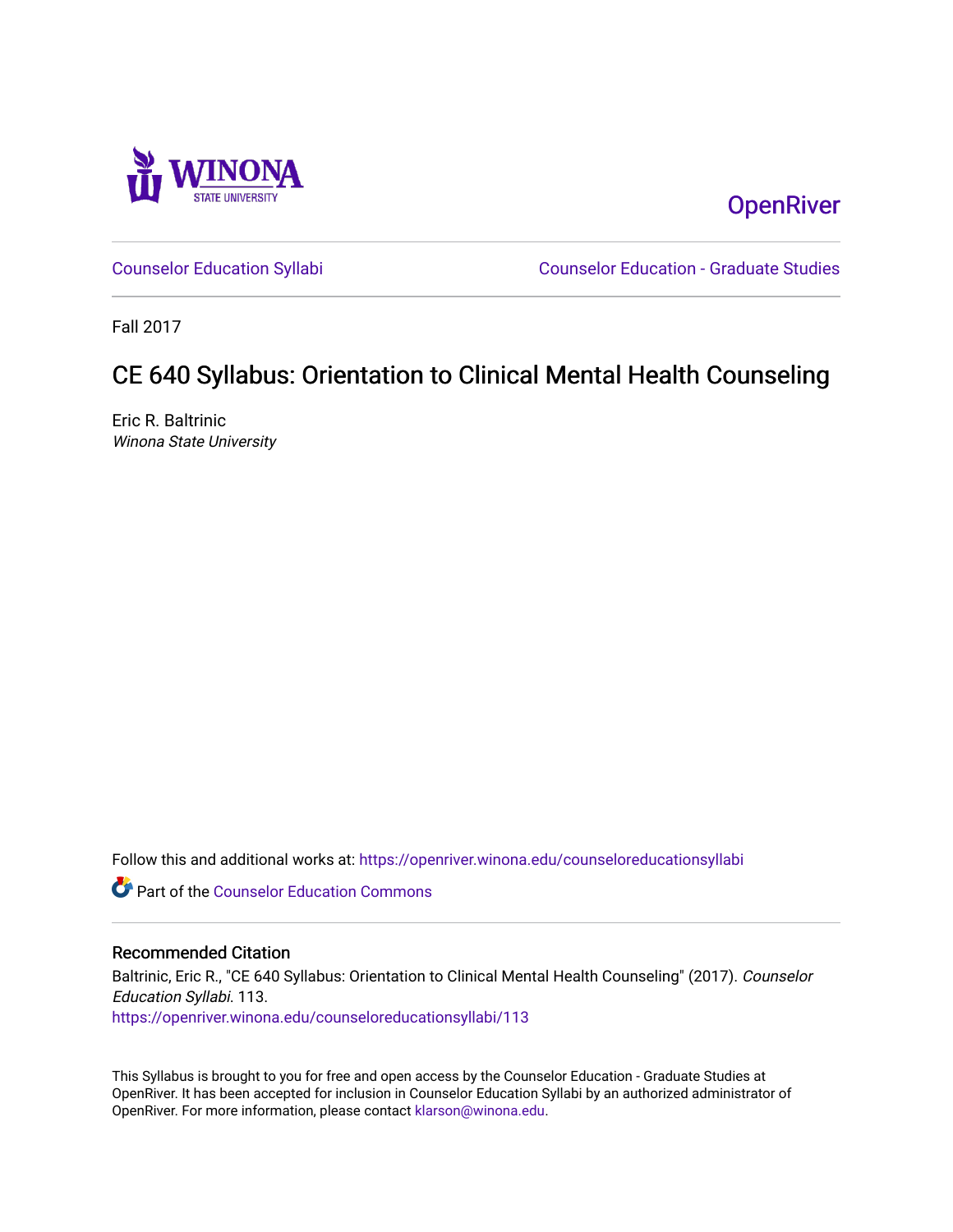| <b>Winona State University</b><br><b>Counselor Education Department</b><br><b>CE 640: Orientation to Clinical Mental Health Counseling</b><br>(Online; 3 credit hours) |                                                                                                                                                        |  |  |  |
|------------------------------------------------------------------------------------------------------------------------------------------------------------------------|--------------------------------------------------------------------------------------------------------------------------------------------------------|--|--|--|
| <b>Course Location</b>                                                                                                                                                 | Completely online, asynchronous, with weekly activities/requirements from August to<br>December, 2017                                                  |  |  |  |
| <b>Instructor</b>                                                                                                                                                      | Eric R. Baltrinic, Ph.D.<br>Preferred Pronouns: He, Him, His<br>Preferred Title: "Dr. B" or "Dr. Baltrinic"                                            |  |  |  |
| <b>Instructor Phone &amp; E-</b><br>Mail                                                                                                                               | $(507)$ 457-2466; ebaltrinic@winona.edu                                                                                                                |  |  |  |
| <b>Program Website</b>                                                                                                                                                 | https://www.winona.edu/counseloreducation/                                                                                                             |  |  |  |
| <b>Instructor Office</b><br>Location                                                                                                                                   | Gildemeister Hall, Room 116A                                                                                                                           |  |  |  |
| <b>Instructor Office</b><br>Hours:                                                                                                                                     | Onsite, Phone, & Virtual (Adobe Connect, Facetime, or Skype) by appointment (during<br>online weeks). I am not available for appointments on Tuesdays. |  |  |  |

# **I. COURSE DESCRIPTION**

The purpose of the course is to examine the counseling profession including history, philosophy, theory, and professional issues. Emphasis is on different counseling populations, social justice and multicultural issues.

## **II. COURSE PREREQUISITES**

- Good standing with WSU/College/CED, and <u>formal admission</u> into the Counseling Program.
- No specific undergraduate/graduate course pre-requisites are required for the course.
- **Note:** while school counseling students may take this course, please consult with your faculty advisor before doing so to make sure this course works with your plan of study.

# **III. COURSE OBJECTIVES (CO)**

- 1. Become familiar with counseling issues in a community setting
- 2. Learn the philosophy of the clinical mental health counseling profession
- 3. Integrate theoretical information into the reality of counseling
- 4. Learn ethical issues within the community counseling setting
- 5. Integrate multicultural issues into counseling situations
- 6. Become familiar with economic and political issues in counseling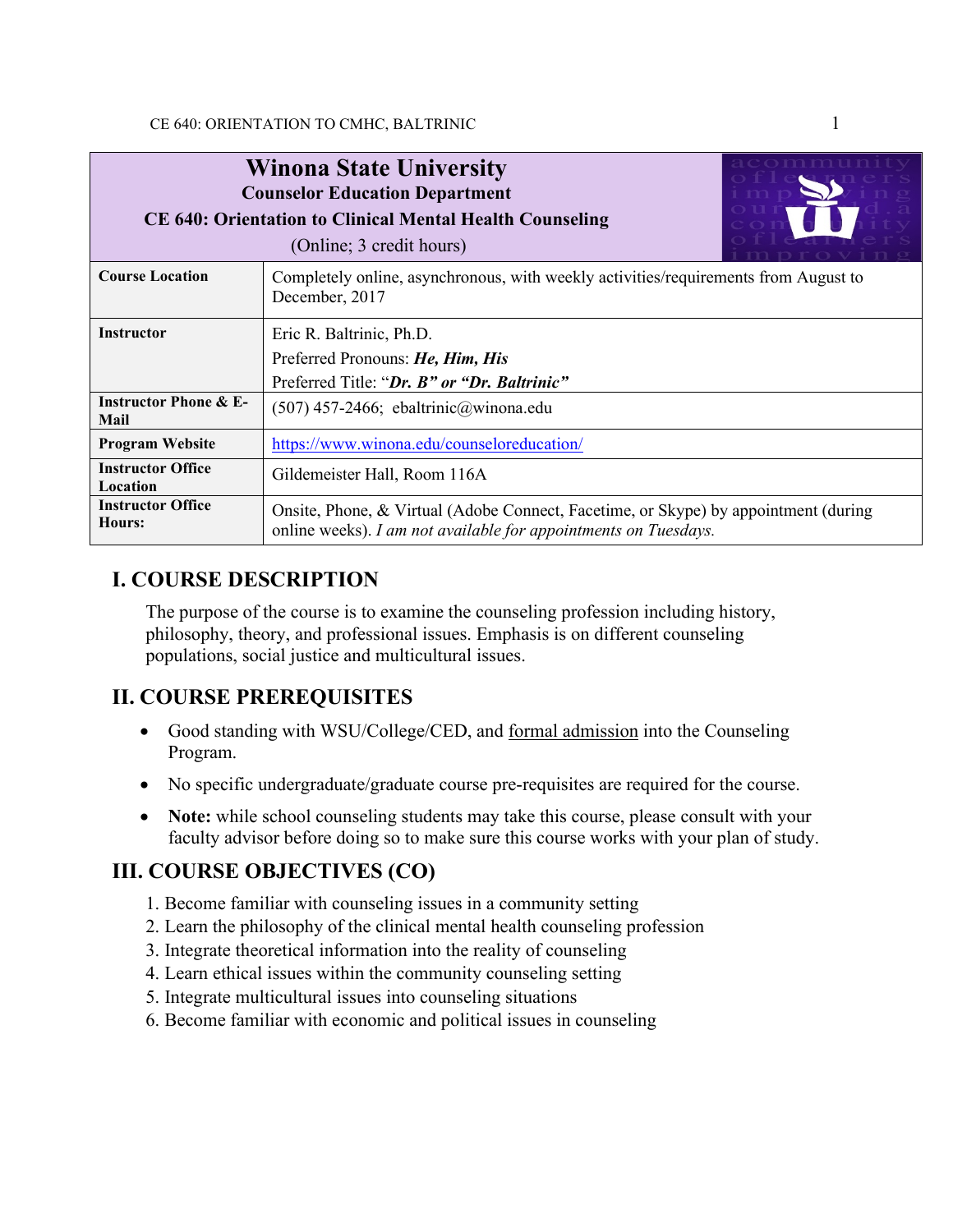### **IV. ONLINE COURSE EXPECTATIONS\***

#### *Course Structure*

In this fully online course, students are expected to complete weekly readings and self-paced learning activities. Course activities begin on Mondays *and need to be completed no later than the following Monday by 5pm.* Course requirements will come in the form of readings and chapter activities, online discussion forums, surveys, quizzes, or other individual and group tasks designed to give students active, engaging, and hands-on experiences.

The time to complete the weekly self-paced activities should be about **three to five hours per week.** The prompts and materials for each week will be posted on D2L by Monday morning under the appropriately labeled content folder. Check the D2L course site newsfeed and WSU email at least once daily for any course updates or correspondences. Use the D2L Discussion forum to post course-related questions, or email the instructor directly.

Be prepared to work at least two times per week on course content and assignments. You cannot complete all of the week's assignments in one sitting and not just before the due date and time.

#### *Netiquette*

Students taking online courses are subject to the communication and conduct regulations outlined in WSU policy and in the CED Student Handbook. To ensure your success when communicating online, take time to familiarize yourself with the "dos" and "don'ts" of netiquette:<http://www.albion.com/netiquette/>

It is important to be courteous and civil when communicating with classmates and instructors. Start emails with an appropriate greeting to the individual and be mindful of using appropriate writing skills. Keep writing to the point, review before sending, and do not include offensive language or technology slang used in text messages. I will do my best to respond to email *within 24 to 48 hours- Monday through Friday.* Pay close attention to the *Course Schedule* for instructor conference travel dates, as email communication may be impacted accordingly.

Consider the privacy of others, even in an online classroom. Do not share discussions or emails from classmates with others outside of the class. Do not have others or friends in the same room when we may be meeting as a class in an online environment (i.e., Adobe Connect, Skype).

### *Technology Prerequisites\**

The course requires no previous experience with online course design or delivery. However, it does assume some familiarity with instructional technology. In particular, you should know:

- How to use common tools in Desire2Learn (D2L) including content, quizzes, Dropbox, gradebook and discussion boards.
- How to create, edit, and save files using Microsoft Office tools (e.g., Word, PowerPoint, and Excel).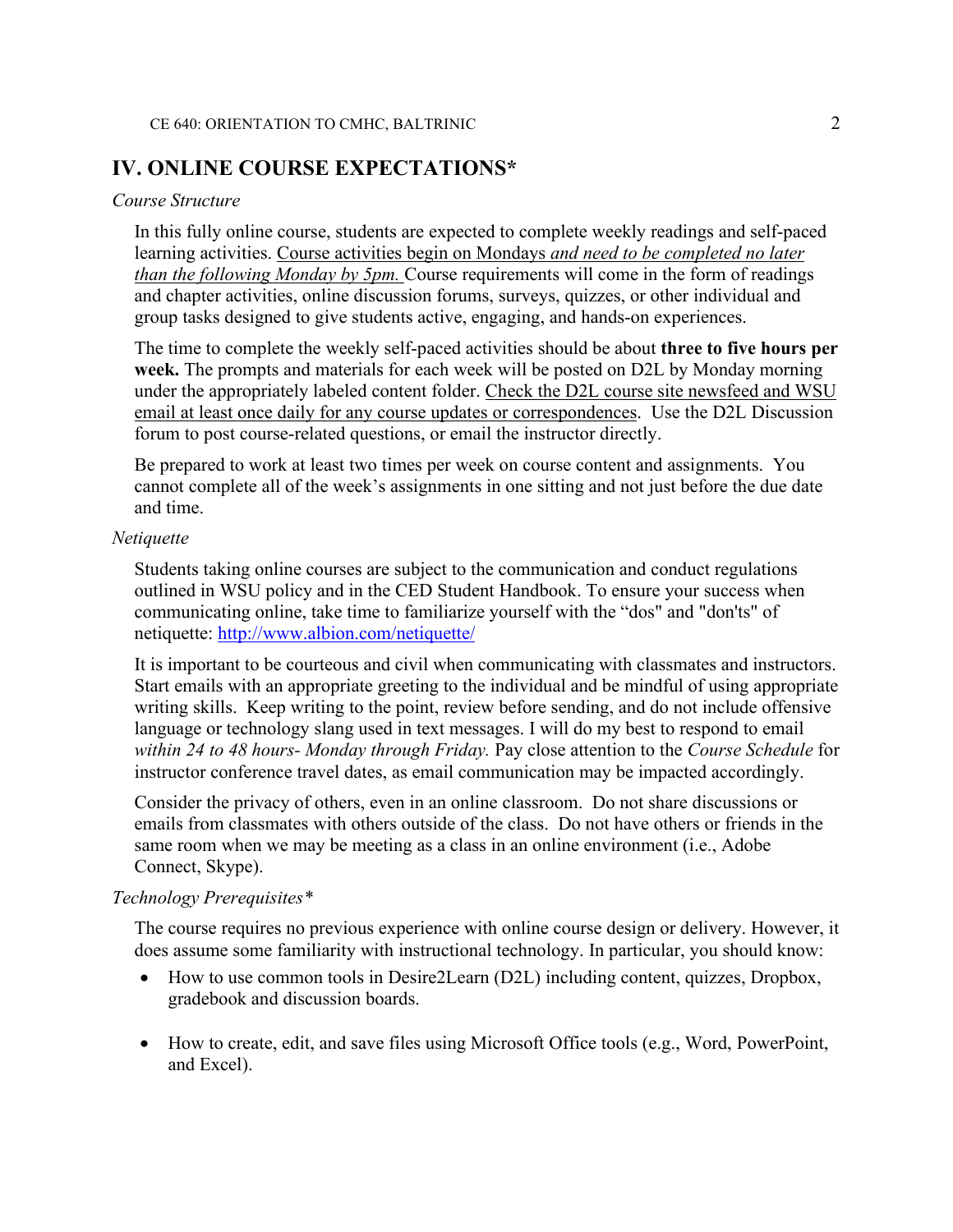### CE 640: ORIENTATION TO CMHC, BALTRINIC 3

- How to follow instructions to create a short video clip/demonstration using MediaSpace and upload it to a D2L discussion post.
- How to organize files on your local computer, an external storage drive (e.g., flash drive, external hard drive), and your personal and department network storage drives.
- Basic email techniques used in teaching, such as sending emails to individual and multiple students, attaching files to your emails to students, and downloading file attachments sent by students.

*\*Source: Baltrinic, 2015; O'Callaghan & Bohman, 2016*

### *Technical Support*

- All technical support questions (e.g., hardware and networking problems) can be directed to the WSU Technical Support Center: [techsupport@winona.edu](mailto:techsupport@winona.edu) 507-457-5240 Option #1
- Self-help articles on how to use technology can be found at: [http://learn.winona.edu.](http://learn.winona.edu/)
- Using D2L as a student: http://learn.winona.edu/D2L for students

# **V. COURSE REQUIRED TEXTS, RESEARCH BASE, & TECHNOLOGY\***

Newsome, D. H., & Gladding, S.T. (2014). *Clinical mental health counseling in community and agency settings* (4th ed.). Upper Saddle River, NJ: Pearson. eTextbook available from publisher

- \*\*American Psychological Association. (2010). *Publication Manual of the American Psychological Association* (6<sup>th</sup> ed.).Washington, DC: American Psychological Association.
- American Counseling Association. (2014). American Counseling Association Code of Ethics. Available at:<https://www.counseling.org/resources/aca-code-of-ethics.pdf>

### **\*Additional readings/assignments will be posted on D2L by the Instructor**

**\*\* Recommended for accurate completion of written assignments**

## **VI. METHODS OF INSTRUCTION**

- A. Mini lectures
- B. Use of technology and media including videotapes, films, and Power Points
- C. Internet-based learning --Asynchronous activities
- E. Case studies and/or responses to structured exercises
- F. Reflective self-evaluations and/or journaling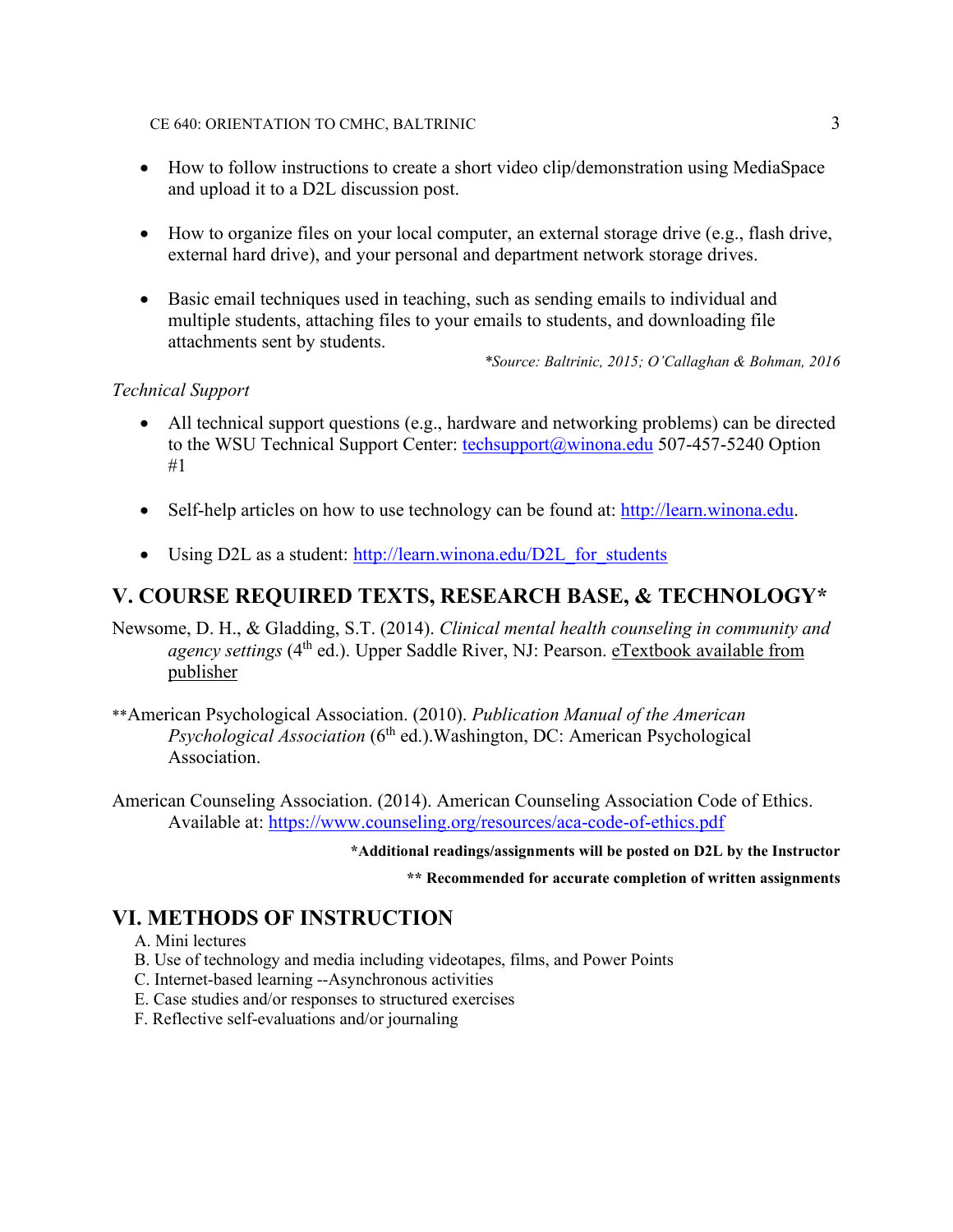# **VII. COURSE CONTENT AREAS**

The course meets the Council for the Accreditation of Counseling and Related Educational Programs (CACREP, 2009) Standards for Clinical Mental Health Counseling. *Content areas, student learning objectives and the evaluation methods for CE 640 are outlined below.*

| <b>2009 CACREP STANDARDS</b>                                                                                                                                                                                                                                | <b>COURSE OBJECTIVES,</b><br><b>MODULE, &amp; LESSON</b><br><b>ASSOCIATED WITH CACREP</b><br><b>STANDARDS</b> |                                | <b>LOCATION OF CACREP</b><br><b>EVALUATION</b> |                           |
|-------------------------------------------------------------------------------------------------------------------------------------------------------------------------------------------------------------------------------------------------------------|---------------------------------------------------------------------------------------------------------------|--------------------------------|------------------------------------------------|---------------------------|
| <b>CLINICAL MENTAL HEALTH COUNSELING</b>                                                                                                                                                                                                                    | <b>COURSE</b><br><b>OBJECTIVES</b><br>$(CO 1-6)$                                                              | Module # (M)<br>Lesson $# (L)$ | <b>Discussion Posts</b>                        | <b>Quizzes</b>            |
| <b>FOUNDATION</b>                                                                                                                                                                                                                                           |                                                                                                               |                                |                                                |                           |
| A. Knowledge<br>A1. Understands the history, philosophy, and trends in clinical<br>mental health counseling.                                                                                                                                                | 1                                                                                                             | M1, L1                         |                                                | X                         |
| A2. Understands ethical and legal considerations specifically<br>related to the practice of clinical mental health counseling.                                                                                                                              | 1, 4                                                                                                          | M1, L3                         |                                                | $\boldsymbol{X}$          |
| A3. Understands the roles and functions of clinical mental health<br>counselors in various practice settings and the importance of<br>relationships between counselors and other professionals, including<br>interdisciplinary treatment teams.             | 1                                                                                                             | M4, L14-16                     |                                                | X                         |
| A4. Knows the professional organizations, preparation standards,<br>and credentials relevant to the practice of clinical mental health<br>counseling.                                                                                                       | 1, 2                                                                                                          | M1, L2                         |                                                | X                         |
| A5. Understands a variety of models and theories related to clinical<br>mental health counseling, including the methods, models, and<br>principles of clinical supervision.                                                                                 | 1, 3                                                                                                          | M3, L10-13                     |                                                | $\boldsymbol{X}$          |
| A6. Recognizes the potential for substance use disorders to mimic<br>and coexist with a variety of medical and psychological disorders.                                                                                                                     | 3                                                                                                             | M3, L12                        |                                                | $\boldsymbol{X}$          |
| A7. Is aware of professional issues that affect clinical mental health<br>counselors (e.g., core provider status, expert witness status, access<br>to and practice privileges within managed care systems).                                                 | 1, 2, 4                                                                                                       | M1, L2                         |                                                | X                         |
| A8. Understands the management of mental health services and<br>programs, including areas such as administration, finance, and<br>accountability.                                                                                                           | 1, 6                                                                                                          | M4, L16                        |                                                | X                         |
| A9. Understands the impact of crises, disasters, and other trauma-<br>causing events on people.                                                                                                                                                             | 3                                                                                                             | M2, L9                         |                                                | $\mathbf X$               |
| A10. Understands the operation of an emergency management<br>system within clinical mental health agencies and in the<br>community.                                                                                                                         | 3, 5, 6                                                                                                       | M2, L9                         |                                                | X                         |
| <b>COUNSELING, PREVENTION, AND INTERVENTION</b>                                                                                                                                                                                                             |                                                                                                               |                                |                                                |                           |
| C. Knowledge<br>C1. Describes the principles of mental health, including prevention,<br>intervention, consultation, education, and advocacy, as well as the<br>operation of programs and networks that promote mental health in<br>a multicultural society. | 2, 3                                                                                                          | M2, L7-8                       |                                                | $\boldsymbol{\mathrm{X}}$ |
| C2. Knows the etiology, the diagnostic process and nomenclature,<br>treatment, referral, and prevention of mental and emotional<br>disorders.                                                                                                               | 3                                                                                                             | M2, L6                         |                                                | $\mathbf X$               |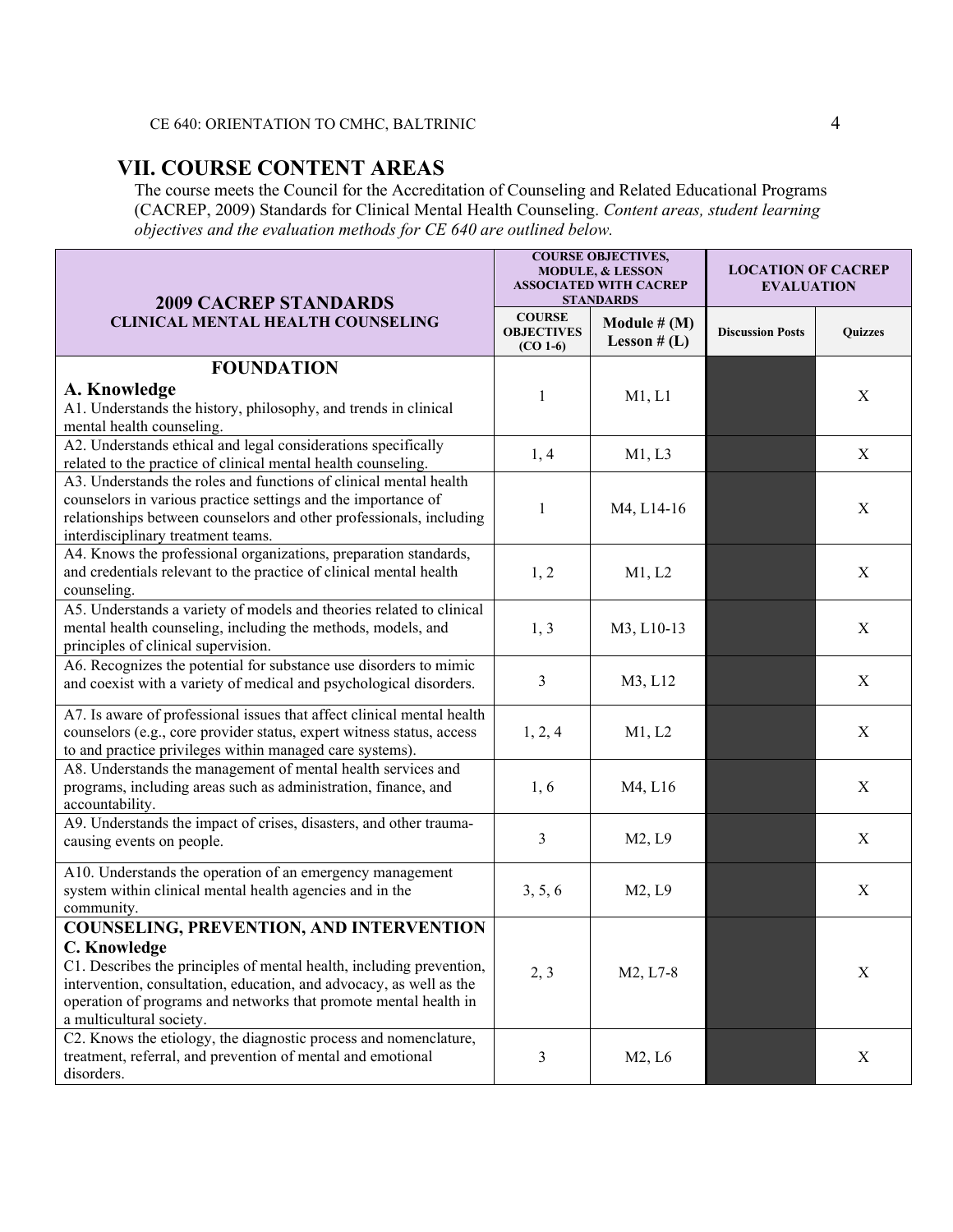### CE 640: ORIENTATION TO CMHC, BALTRINIC 5

| C3. Knows the models, methods, and principles of program<br>development and service delivery (e.g., support groups, peer<br>facilitation training, parent education, self-help).                                                                                                               | 1, 3    | M3, L10-13;<br>M4, L14-16 | X                |
|------------------------------------------------------------------------------------------------------------------------------------------------------------------------------------------------------------------------------------------------------------------------------------------------|---------|---------------------------|------------------|
| C4. Knows the disease concept and etiology of addiction and co-<br>occurring disorders.                                                                                                                                                                                                        | 3       | M3, L12                   | $\boldsymbol{X}$ |
| C5. Understands the range of mental health service delivery—such<br>as inpatient, outpatient, partial treatment and aftercare—and the<br>clinical mental health counseling services network.                                                                                                   | 1, 2, 3 | M3, L10-13;<br>M4, L14-16 | $\boldsymbol{X}$ |
| C7. Knows the principles, models, and documentation formats of<br>biopsychosocial case conceptualization and treatment planning.                                                                                                                                                               | 1, 3    | M2, L6                    | X                |
| C8. Recognizes the importance of family, social networks, and<br>community systems in the treatment of mental and emotional<br>disorders.                                                                                                                                                      | 1, 3    | M3. L11                   | X                |
| C9. Understands professional issues relevant to the practice of<br>clinical mental health counseling.                                                                                                                                                                                          | 1, 2    | $M1, L1-4$                | $\boldsymbol{X}$ |
| <b>DIVERSITY AND ADVOCACY</b>                                                                                                                                                                                                                                                                  |         |                           |                  |
| E. Knowledge<br>E1. Understands how living in a multicultural society affects<br>clients who are seeking clinical mental health counseling services.                                                                                                                                           | 1, 5    | M1, L4                    | X                |
| E2. Understands the effects of racism, discrimination, sexism,<br>power, privilege, and oppression on one's own life and career and<br>those of the client.                                                                                                                                    | 5       | M1, L4                    | X                |
| E3. Understands current literature that outlines theories,<br>approaches, strategies, and techniques shown to be effective when<br>working with specific populations of clients with mental and<br>emotional disorders.                                                                        | 1, 3, 5 | M3, L10-13                | X                |
| E4. Understands effective strategies to support client advocacy and<br>influence public policy and government relations on local, state,<br>and national levels to enhance equity, increase funding, and<br>promote programs that affect the practice of clinical mental health<br>counseling. | 4, 5, 6 | M2, L8                    | X                |
| E5. Understands the implications of concepts such as internalized<br>oppression and institutional racism, as well as the historical and<br>current political climate regarding immigration, poverty, and<br>welfare.                                                                           | 5       | M1, L4                    | X                |
| E6. Knows public policies on the local, state, and national levels<br>that affect the quality and accessibility of mental health services.                                                                                                                                                     | 4, 5, 6 | NA                        | X                |
| <b>RESEARCH AND EVALUATION</b>                                                                                                                                                                                                                                                                 |         |                           |                  |
| I. Knowledge<br>I1. Understands how to critically evaluate research relevant to the<br>practice of clinical mental health counseling.                                                                                                                                                          | 1, 3    | M2, L8                    | X                |
| I2. Knows models of program evaluation for clinical mental health<br>programs.                                                                                                                                                                                                                 | 1, 3    | M2, L8                    | X                |
| I3. Knows evidence-based treatments and basic strategies for<br>evaluating counseling outcomes in clinical mental health<br>counseling.                                                                                                                                                        | 1, 3, 6 | NA                        | X                |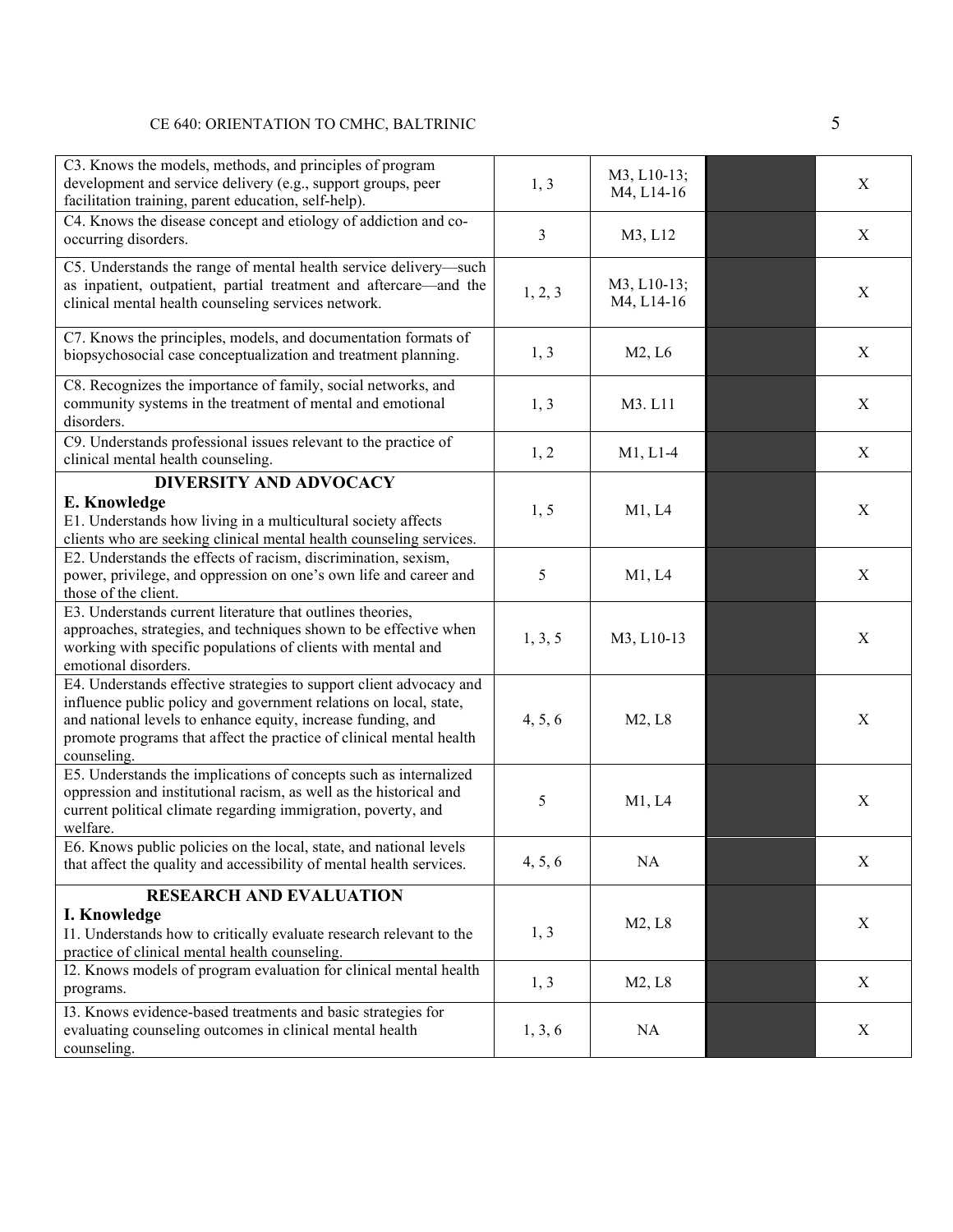### **VIII. COURSE ASSIGNMENTS/EVALUATION SUMMARY**

| <b>Assignment</b>                          | <b>Points</b>                                                                          |
|--------------------------------------------|----------------------------------------------------------------------------------------|
| Attendance, Attitude, and<br>Participation | 100<br>(10 participation points for <i>each discussion post</i> x 10 discussion posts) |
| Discussion Posts (10)                      | 100<br>(10 discussion posts x 10 points per post)                                      |
| Quizzes (4 x 50 points)                    | 200                                                                                    |
|                                            | 400                                                                                    |

### **Grading Scale (Course):**

# **A 92%-100%, B 82%-91%, C 72%-81%, D 63%-71%, and F Below 62% NOTE: Due dates for all assignments are located in X. COURSE SCHEDULE below**

### **A. DESCRIPTION OF ASSIGNMENTS**

### **1. Online Attendance, Attitude, and Participation (100 points)**

Attendance and participation are essential in order for students to gain full benefit from this course. Ten participation points are given weekly\*. In order to receive all participation points, students are expected to read weekly materials, complete discussion posts and exercises by the posted due dates. Students are expected to thoughtfully contribute to online discussions, and complete online assignments.

. Late assignments, discussion posts, or other requirements will result in point deductions from both attendance and participation and the overall points for the assignment. If you know you are going to be late with assignments and D2L discussions for this semester, it is better to postpone participation in this class until you are better able to meet course requirements. *Please note:* In the event of late assignments, the course instructor expects to be notified of the reasons for late work in writing (e.g., via email). Informing the instructor does not guarantee the tardiness is excused. Additional documentation may be requested at the discretion of the course instructor. Please communicate with the instructor if you are having difficulty with any aspect of this course, including meeting the aforementioned expectations. Sometimes, alternate arrangements can be worked out regarding assignment due dates. However, this is generally for emergency situations only.

**\*Note:** Each discussion post is worth *10 participation points* in addition to the points associated with the content and style of the discussion post (see 2 below). In other words, avoid completing these posts late and avoid posting superficial answers or using poor writing style.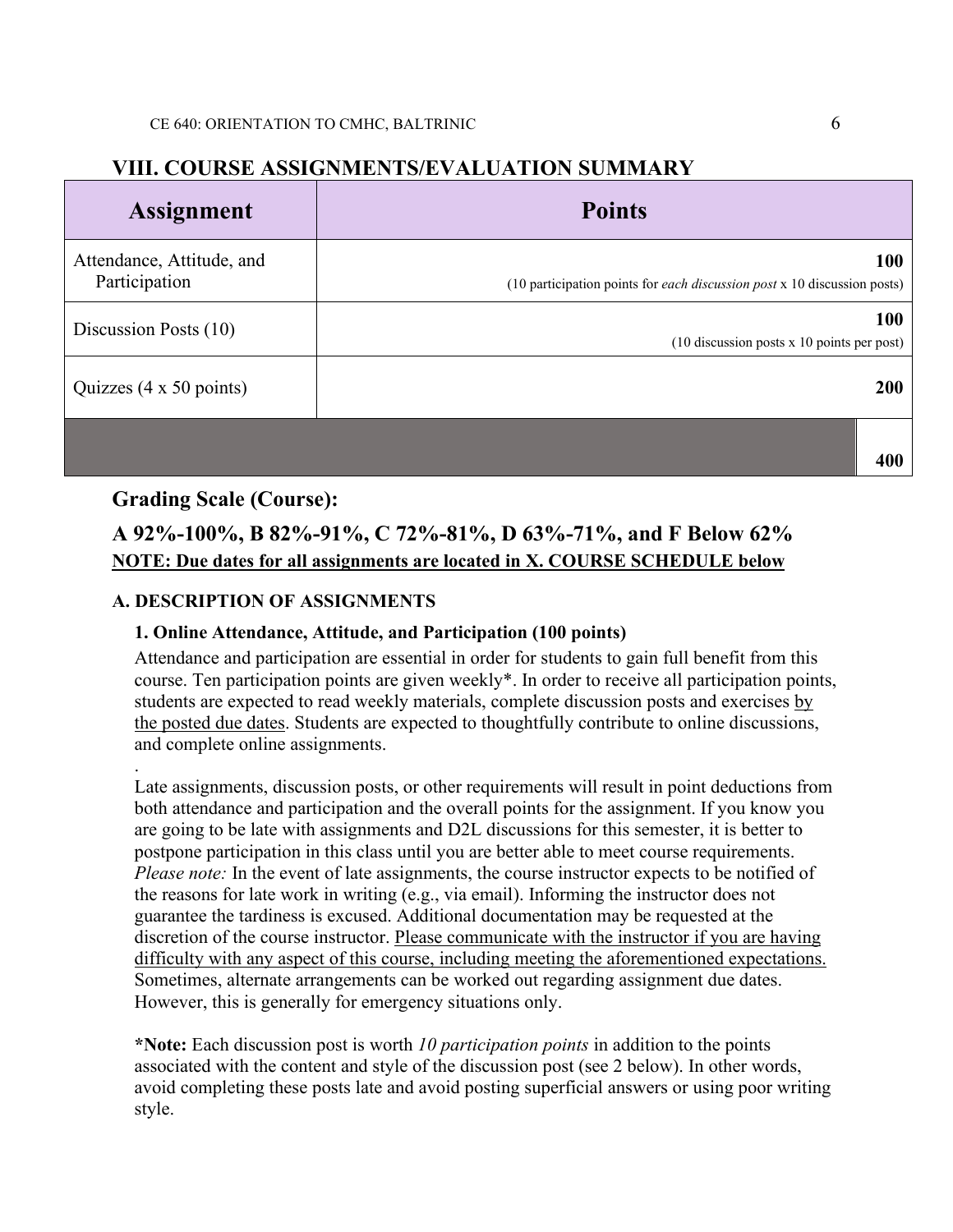#### CE 640: ORIENTATION TO CMHC, BALTRINIC 7 7 2006

### **2. Discussion Posts (100 points)**

Students will complete online discussion posts as posted in D2L pertaining the course material The details of how students can best complete discussion responses for a particular assignment will also be posted in the corresponding D2L Discussion Thread, including specific instructions on the length of response, response to peers posts, use of citations. A rubric will be available as well. All discussion posts are due by the dates posted below in the *Course Schedule*.

You should plan to receive feedback and a grade of an assignment approximately 7-10 days from the instructor after the deadline of the assignment.

#### **TIPS AND EXPECTATIONS FOR COMPLETING DISCUSSION POSTS:**

- Work out any potential conflicts, disagreements or issues occurring during a discussion in a respectful, solution-focused way. Professional conduct is a requirement in the counseling field, and therefore, it is expected in this course. Students are expected to ensure the online classroom is a safe and respectful environment for all students.
- Complete the assignments on time
- Be sure to respond to class members discussions when prompted to do so by the instructor. These should not responses that are evaluative (e.g., great job); rather, try to use microskills and/or group leadership skills (e.g., questioning, reflection, clarifying, linking, supporting, blocking, etc.).
- Please include citations in APA format for all references to course materials in your discussion posts, papers, etc. For example: Corey (2013) reported the three necessary conditions of person centered therapy as… If you need assistance with APA, notify the instructor ASAP.

### **3. Online Quizzes (4 x 50 points per quiz = 200 points)**

Students will complete four quizzes, which will be posted on D2L by the instructor. The purpose of the final exam is to (a) assess students' content knowledge, (b) guide students' interaction with the course textbook, (c) provide students with opportunities to interact with questions similar to those on comprehensive exams or national counselor exams, and (d) to increase students' familiarity to important terms related to clinical mental health counseling.

The text book chapters associated with each will be clearly identified, and related PowerPoint slides will be posted on D2L to assist students with successfully completing the quiz. Each quiz will consist of 25 questions worth 2 point each for a total of 50 possible points. Students will be given 2 *attempts* to complete the multiple choice questions contained on each quiz.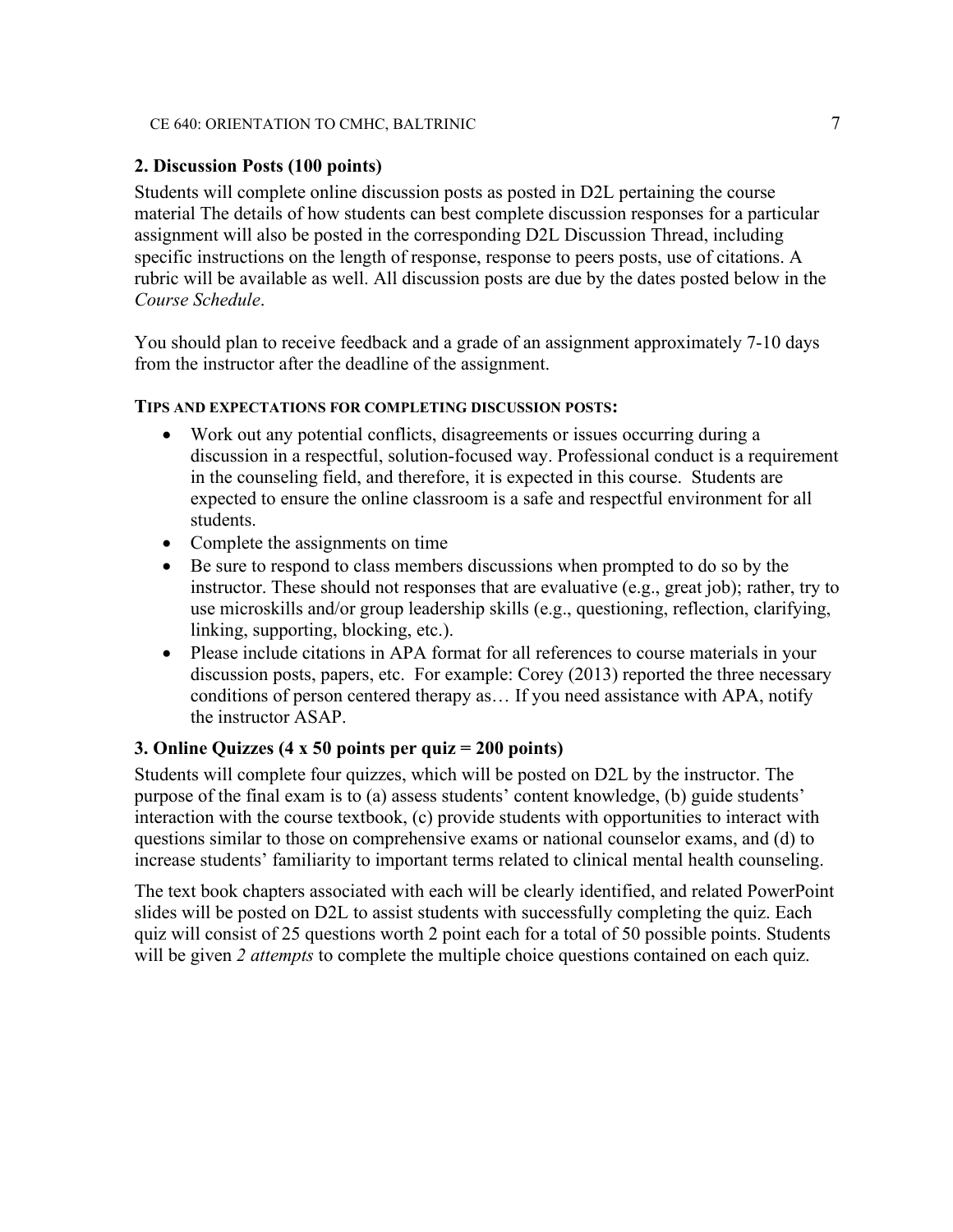### **IX. UNIVERSITY EXPECTATIONS & COURSE POLICIES**

### **A. University Expectations and Resources**

- **Diversity Statement:** This is meant to be a safe, welcoming, and inclusive classroom environment for students of all races, ethnicities, sexual orientations, gender identities/variances, ages, religions, economic classes, and ability statuses. As such, you will be encouraged and challenged to use language and basic counseling techniques that are respectful, inclusive, representative and culturally appropriate.
- **Academic Integrity:** Students are expected to practice professionalism and academic integrity in all assignments and class discussions. This includes but is not limited to treating other students and the professor respectfully, engaging in meaningful class discussions, thinking and writing critically and thoughtfully, creating original works, and citing all resources using APA format. Plagiarism will result in loss of credit for this course, and further consequences may result from the university system. The collegiate policy on plagiarism and cheating is outlined in the Student Handbook. **It is your responsibility to be aware of this policy.** You can also find it online at: [http://www.winona.edu/sld/academicintegrity.asp.](http://www.winona.edu/sld/academicintegrity.asp)
- **Electronic Device Notice:** As a matter of courtesy to your classmates and the instructor, please turn off your beepers, cell phones, and any other electronic devices that make any noise.
- **Laptop/PDA Policy:** Excluding students with a documented disability, the use of laptops and PDAs in class is prohibited without prior permission of the instructor.
- **Class Visitor Policy:** Due to the clinical nature of this course in this curriculum, visitors of any age are not allowed without prior permission of the instructor.
- **E-mail Policy:** You are assigned a university e-mail account that will be used by professors. Students should make every effort to get to know their account and check it regularly.
- **Accommodations:** Students with documented disabilities who may need accommodations, who have any medical emergency information the instructor should know of, or who need special arrangements in the event of an evacuation, should make an appointment with the instructor as soon as possible, no later than the 1st week of the term. According to Section 504 of the Rehabilitation Act of 1973, students with disabilities have the right to receive necessary reasonable accommodations and support services to allow equal access at Winona State University. If you have a disability that requires accommodations, you are eligible for support through access services, found at [http://www.winona.edu/accessservices/gettingstarted.asp.](http://www.winona.edu/accessservices/gettingstarted.asp)
- **Commitment to Inclusive Excellence:** WSU recognizes that our individual differences can deepen our understanding of one another and the world around us, rather than divide us. In this class, people of all ethnicities, genders and gender identities, religions, ages, sexual orientations, disabilities, socioeconomic backgrounds, regions, and nationalities are strongly encouraged to share their rich array of perspectives and experiences. If you feel your differences may in some way isolate you from WSU's community or if you have a need of any specific accommodations, please speak with the instructor early in the semester about your concerns and what we can do together to help you become an active and engaged member of our class and community. Campus resources for students: [http://www.winona.edu/diversity/estatement.asp.](http://www.winona.edu/diversity/estatement.asp)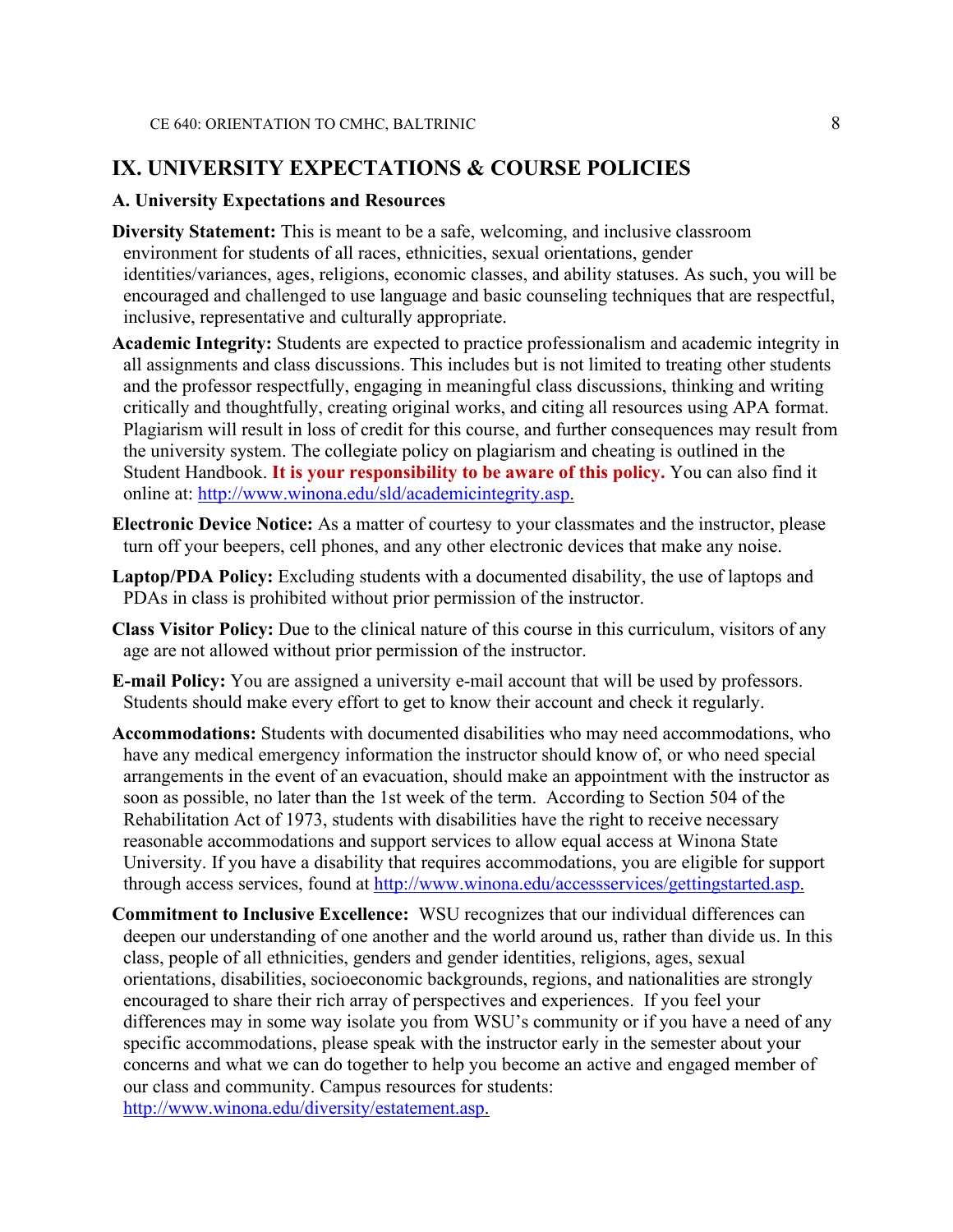#### CE 640: ORIENTATION TO CMHC, BALTRINIC 9

#### **B. Graduate Student Resources**

**General Information:** Academic calendar, forms and other procedures for graduate students can be found at<http://www.winona.edu/gradstudies/currentstudents.asp>

WSU-Rochester Student & Campus Services, UCR Room SS128, 285-7100, [\(www.winona.edu/rochester/\)](http://www.winona.edu/rochester/): RCTC Counseling Center, UCR Room SS133; 285-7260 [\(www.rctc.edu/counseling\\_career\\_center/\)](http://www.rctc.edu/counseling_career_center/) UCR Learning Center, UCR Room AT306; 285-7182

**Counseling Services:** Graduate school can be very stressful. Counselors are available in Winona and through partnership with RCTC on the UCR campus to help you with a wide range of difficulties.

WSU counselors in Winona are located in the Integrated Wellness Complex 222 and they can be reached at 457-5330. The RCTC Counseling Center is located in SS 133 and can be reached at 285-7260.

**Other Support Services:** WSU-Rochester Student & Campus Services Office and the WSU Inclusion and Diversity Office are dedicated to helping students of all races, ethnicities, economic backgrounds, nationalities, and sexual orientations. They offer tutoring and a wide range of other resources.

The WSU-R Student & Campus Services Office is located in Room SS128 on the UCR campus and can be reached at 285-7100. The WSU Inclusion & Diversity Office is located in Kryzsko Commons Room 122, and they can be reached at 457-5595. Information about the *KEAP Center*, dedicated to supporting diversity on campus, can be found here: [http://www.winona.edu/diversity/22.asp.](http://www.winona.edu/diversity/22.asp)

*UCR Learning Center – Rochester***:** For help with writing and the development of papers on the WSU-Rochester campus, contact personnel in AT306 or call 285-7182.

*Writing Center - Winona:* The Writing Center offers free, individualized instruction in all forms and disciplines during any stage of writing, reading, or research. Call 507.457.5505 for an appointment. Walk-ins also welcome.

**Student Grievances:** Students are encouraged to speak directly with instructors when concerns arise. When issues cannot be resolved between the student and the instructor, students have the right to due process. Such complaint procedures are available online at: <http://www.winona.edu/sld/studentgrievance.asp>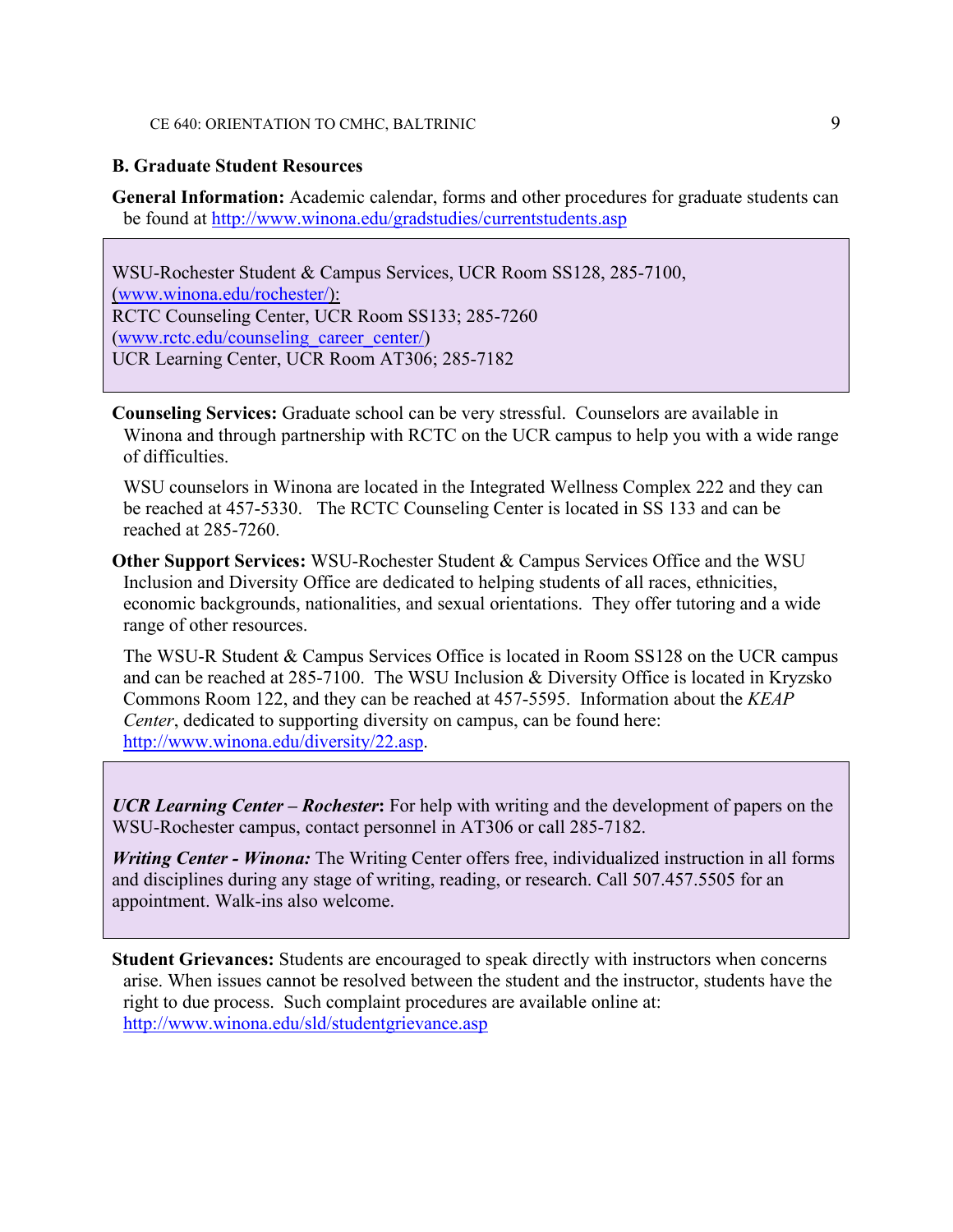| Week                                         |                                                                         | <b>Lesson # and Topic</b>                                                | <b>CMHC CACREP</b><br><b>Standards</b>                                                   | <b>Assignment Due Dates*</b>                                                                              |                                              |
|----------------------------------------------|-------------------------------------------------------------------------|--------------------------------------------------------------------------|------------------------------------------------------------------------------------------|-----------------------------------------------------------------------------------------------------------|----------------------------------------------|
| 1<br>$8/21 - 8/25$                           | D2L MODULE 1 (M1)<br>Newsome & Gladding (2014)<br>Chapters 1-4          | 1. Historical Overview of<br>Counseling                                  | D.5<br>(Lesson 4)<br>$A.1 - 10, C.1 -$<br>$9., E.1 - 6.,$<br>$1.1 - 3$                   | D2L Lesson 1 due by Monday, 8/28/17 at 5pm                                                                |                                              |
| $\overline{2}$<br>$8/28 - 9/1$               |                                                                         | 2. Professional Identity                                                 |                                                                                          | D2L Lesson 2 due by Monday, 9/4/17 at 5pm                                                                 |                                              |
| 3<br>$9/4 - 9/8$                             |                                                                         | 3. Ethical & Legal Aspects<br>of Counseling                              |                                                                                          | D2L Lesson 3 due by 9/11/17 at 5pm<br>Note: Dr. Baltrinic in Scotland at Q conference from 9/4/17-9/12/17 |                                              |
| $\overline{\mathbf{4}}$<br>$9/11 - 9/15$     |                                                                         | 4. CMHC in a Diverse<br>Society                                          |                                                                                          | D2L Lesson 4 due by Monday, 9/18/17 at 5pm<br>Quiz 1 due by 9/18/17 at 5pm                                |                                              |
| 5<br>$9/18 - 9/22$                           |                                                                         | 5. The Counseling Process                                                |                                                                                          | D2L Lesson 5 due by Monday, 9/25/17 at 5pm                                                                |                                              |
| 6<br>$9/25 - 9/29$                           | Newsome & Gladding (2014)<br>D2L MODULE 2(M2)                           | 6. Assessment & Diagnosis<br>including Substance-related<br>Disorders    | $A.1-10, C.1-$<br>$9., E.1 - 6.,$<br>$I.1 - 3$                                           | D2L Lesson 6 due by Monday, 10/2/17 at 5pm                                                                |                                              |
| 7<br>$10/2 - 10/6$                           | Chapters 5-9                                                            | 7. Holistic Approaches to<br><b>CMHC</b>                                 |                                                                                          | D2L Lesson 7 due by Monday, 10/9/17 at 5pm<br>Note: Dr. Baltrinic in Chicago at ACES from 10/3/18-10/9/17 |                                              |
| 8<br>$10/9 - 10/13$                          |                                                                         | 8. Consultation, Advocacy,<br>& Evaluation                               |                                                                                          | D2L Lesson 8 due by Monday, 10/16/17 at 5pm                                                               |                                              |
| 9<br>10/16-10/20                             |                                                                         | 9. Suicide Risk, Crisis,<br>Disasters, Stress & Burnout                  |                                                                                          | D2L Lesson 9 due by Monday, 10/23/17 at 5pm<br>Quiz 2 due by 10/22/17 at 5pm                              |                                              |
| 10<br>10/23-10/27                            | Newsome & Gladding (2014)<br>MODULE 3 (M3)<br>Chapters 10-13            | 10. Working with Groups                                                  | A.4., A.7., D.5.,<br>E.1., & E.3.                                                        | D2L Lesson 10 due by Monday, 10/30/17 at 5pm                                                              |                                              |
| 11<br>$10/30 - 11/3$                         |                                                                         | 11. Couples & Family<br>Counseling                                       |                                                                                          | D2L Lesson 11 due by Monday, 11/6/17 at 5pm                                                               |                                              |
| 12<br>$11/6 - 11/10$                         |                                                                         | 12. Counseling Adults                                                    |                                                                                          | D2L Lesson 12 due by Monday, 11/13/17 at 5pm                                                              |                                              |
| 13<br>11/13-11/17                            | D2L                                                                     | 13. Counseling Children &<br>Adolescents                                 |                                                                                          | D2L Lesson 13 due by Monday, 11/20/17 at 5pm<br>Quiz 3 due by 11/19/17 at 5pm                             |                                              |
| 14<br>11/20-11/24                            | (M4)<br>(14)<br>Chapters 14-16<br>Newsome & Gladding (2<br>D2L MODULE 4 |                                                                          | 14. Community Agencies,<br>Medical Settings, & Other<br>Specialized Clinical<br>Settings |                                                                                                           | D2L Lesson 14 due by Monday, 11/27/17 at 5pm |
| 15<br>$11/27 - 12/1$                         |                                                                         | 15. College & University<br>Settings, Career Counseling<br>& Coaching    | $A.1 - 10, C.1 -$<br>$9., E.1 - 6.,$<br>$1.1 - 3$                                        | D2L Lesson 15 due by Monday, 12/4/17 at 5pm<br>Evaluations of Teaching & Learning due by 12/1/17 at 5pm   |                                              |
| 16<br>$12/4 - 12/7$<br><b>FINALS</b><br>WEEK |                                                                         | 16. Employee Assistance<br>Programs, Private Practice,<br>& Managed Care |                                                                                          | D2L Lesson 16 due by 12/7/17 at 5pm<br>Quiz 4 due by $12/7/17$ at 5pm.                                    |                                              |

### **X. COURSE SCHEDULE** (This schedule is subject to change in the event of extenuating circumstances)

**\* Assignment details for each Lesson are posted on D2L**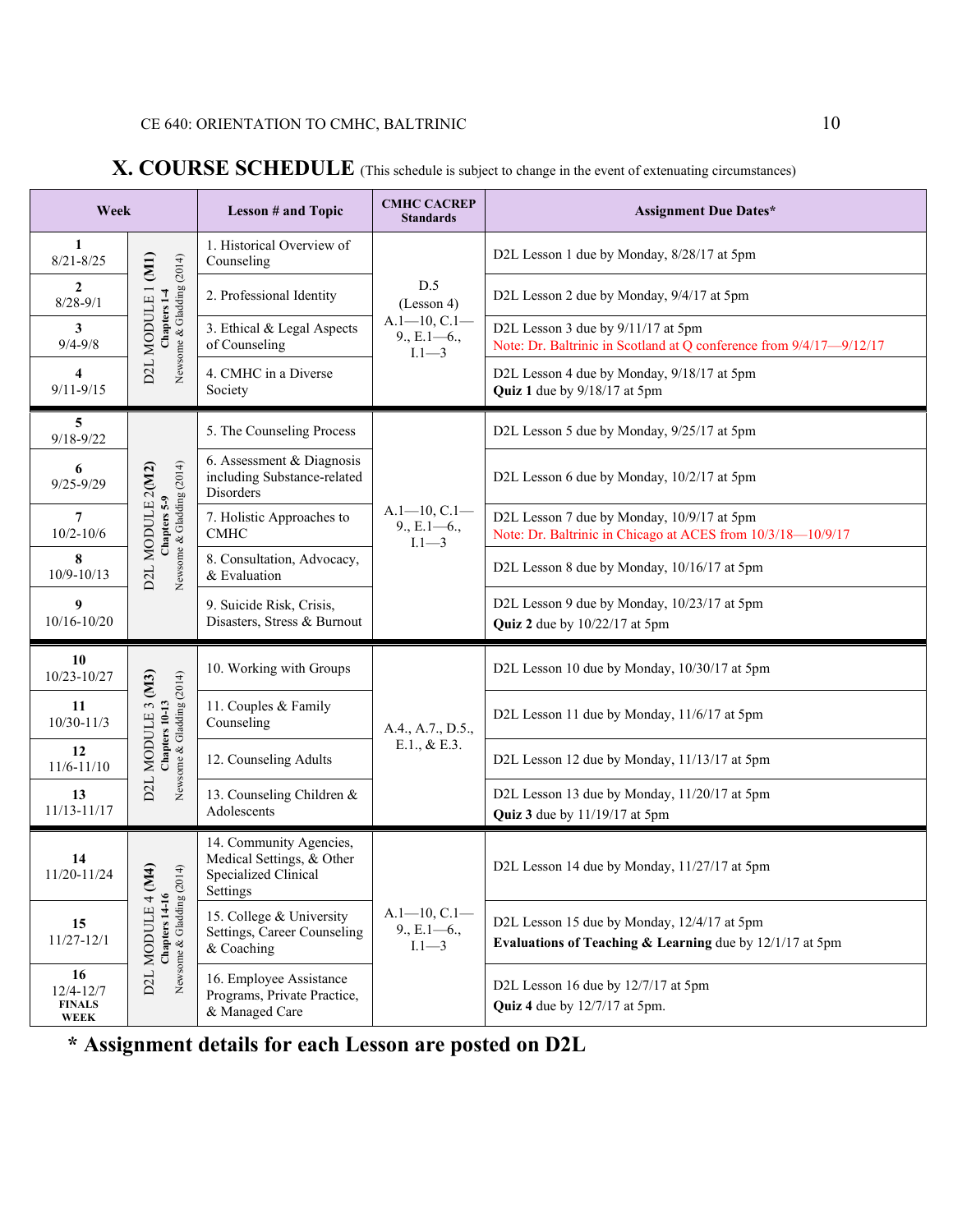### **DISCUSSION POST RUBRIC FOR CE 640: ORIENTATION TO CMHC**

|                                                                                                                  | <b>CRITERIA FOR DISCUSSION POST CONTENT</b>                                                                                                                                                                                                                                                                                                                                                                      |                                                                                                                                                                                                                                                                                                                                                                                                                                                                                                                                                     |                                                                                                                                                                                                                                                                                                                                                                                                                                      |  |  |  |
|------------------------------------------------------------------------------------------------------------------|------------------------------------------------------------------------------------------------------------------------------------------------------------------------------------------------------------------------------------------------------------------------------------------------------------------------------------------------------------------------------------------------------------------|-----------------------------------------------------------------------------------------------------------------------------------------------------------------------------------------------------------------------------------------------------------------------------------------------------------------------------------------------------------------------------------------------------------------------------------------------------------------------------------------------------------------------------------------------------|--------------------------------------------------------------------------------------------------------------------------------------------------------------------------------------------------------------------------------------------------------------------------------------------------------------------------------------------------------------------------------------------------------------------------------------|--|--|--|
| <b>POST TYPE</b>                                                                                                 | <b>Excellent</b>                                                                                                                                                                                                                                                                                                                                                                                                 | Unacceptable                                                                                                                                                                                                                                                                                                                                                                                                                                                                                                                                        |                                                                                                                                                                                                                                                                                                                                                                                                                                      |  |  |  |
| 9-10 points                                                                                                      |                                                                                                                                                                                                                                                                                                                                                                                                                  | 6-8 points                                                                                                                                                                                                                                                                                                                                                                                                                                                                                                                                          | 5 or less points                                                                                                                                                                                                                                                                                                                                                                                                                     |  |  |  |
| <b>ORIGINAL</b><br><b>DISCUSSION</b><br><b>POST</b><br>Length of post<br>$= 2 - 3$<br>paragraphs<br>maximum      | 1. Post addresses all questions<br>asked; is appropriate length to<br>stimulate further discussion<br>2. Contribution is thoughtful,<br>analytical, and original<br>3. Author makes connections<br>between course content and<br>personal reflection, current<br>events, and cites references<br>using APA formatting.<br>4. Response is well structured,<br>logical, and free of<br>grammatical/spelling errors | 1. Post is appropriate length, but<br>ideas developed for discussion are<br>minimal or vaguely developed<br>2. Contribution shows evidence<br>of some original thought, but not<br>to the level of an excellent post<br>3. Author makes some<br>connections between course<br>content and personal reflection or<br>current events, but connections<br>are not sufficient or clearly<br>explained; no citations.<br>4. Response has some structure,<br>but organization could be<br>stronger, *or* response contains<br>grammatical/spelling errors | 1. Post is short, does not<br>address all questions asked, or<br>does not develop ideas<br>2. Contribution relies on others'<br>posts or lacks insight into/ shows<br>little understanding of the<br>questions asked<br>3. Author does not connect<br>course content to personal<br>reflection or current events<br>4. Post contains texting<br>language, has no organization,<br>and/or contains spelling and<br>grammatical errors |  |  |  |
| <b>REPLY TO</b><br>PEERS'<br><b>DISCUSSION</b><br><b>POST</b><br>Length of post<br>$=$<br>1 paragraph<br>maximum | 1. Reply shows insight, depth<br>and understanding; relevant to<br>the topic; includes supporting<br>material.<br>2. Personal opinion is<br>expressed in a respectful<br>manner and is clearly related to<br>the original post.<br>3. Shows a high level of<br>understanding related to the<br>original post.<br>4. Free of<br>grammatical/spelling errors.                                                      | 1. Post is appropriate length, but<br>relationship to original post is<br>weak or unclear.<br>2. Personal opinion is expressed<br>in a respectful manner, but the<br>relationship to the original post is<br>somewhat unclear.<br>3. Shows some understanding<br>related to the<br>original post<br>4. Some grammatical/spelling<br>errors.                                                                                                                                                                                                         | 1. Reply comment does not add<br>value to the discussion; shows<br>little understanding of the<br>original post.<br>2. Does not express opinion<br>clearly, and/or shows no<br>relationship to the original post.<br>3. Written in informal language<br>(using abbreviations or text<br>lingo).<br>4. Poor spelling and many<br>grammatical errors.                                                                                  |  |  |  |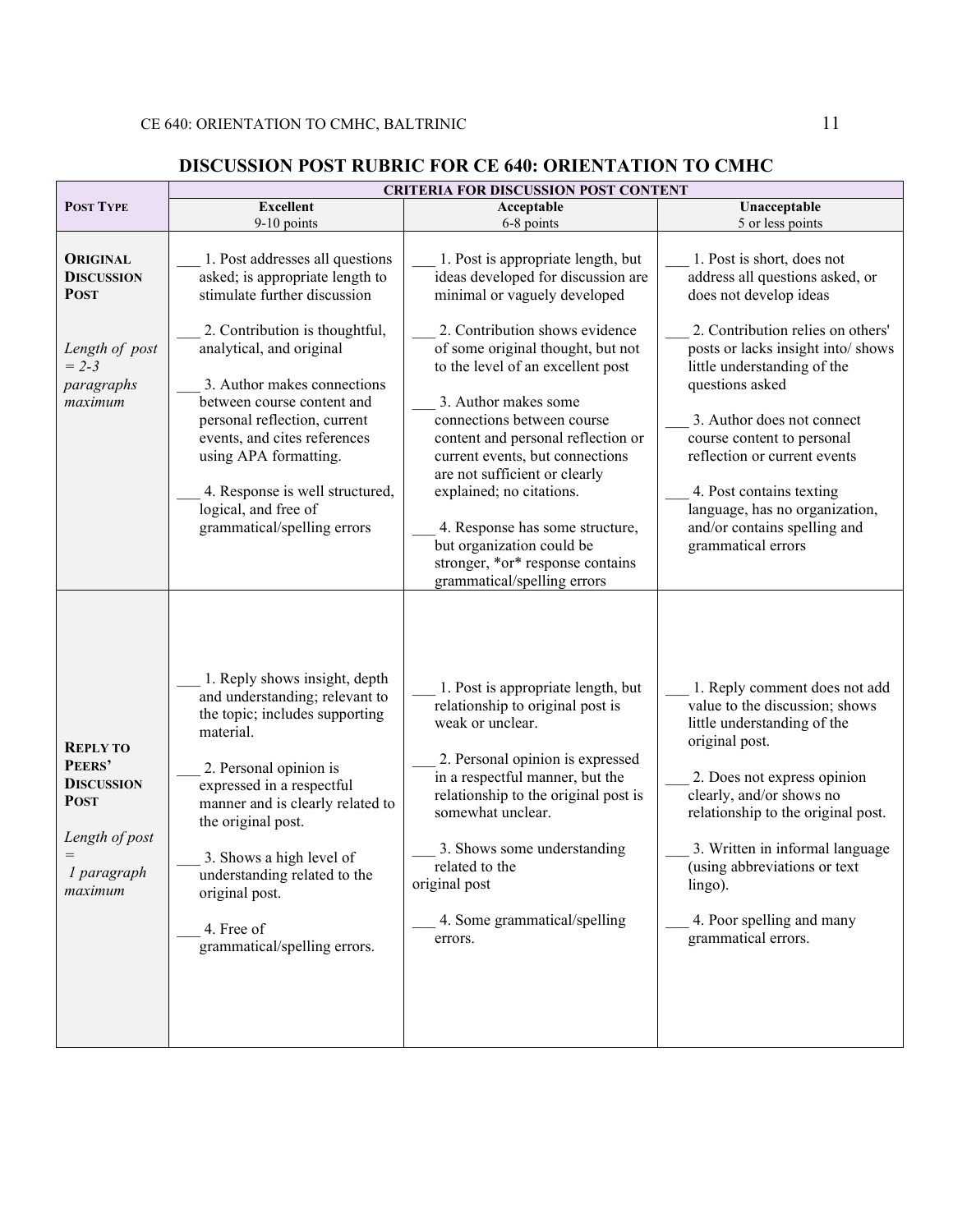# **ONLINE QUIZ QUESTIONS** (Examples for CACREP)

| <b>Select Quiz Items</b>                            | <b>CACREP</b> Standard<br><b>Assessed</b>                                                                                                                                                                                                                                                                                                                                                                                                                                                                                                                                                                                                                                                                                      |     |
|-----------------------------------------------------|--------------------------------------------------------------------------------------------------------------------------------------------------------------------------------------------------------------------------------------------------------------------------------------------------------------------------------------------------------------------------------------------------------------------------------------------------------------------------------------------------------------------------------------------------------------------------------------------------------------------------------------------------------------------------------------------------------------------------------|-----|
| b.                                                  | The definition of counseling reached by the task group, 20/20: A Vision for the Future of Counseling,<br>includes all of the following except (Chpt 2)<br>a. Counseling is a dynamic, lively, and engaging process<br>Counselors promote wellness<br>c. Counseling is diverse and multicultural<br>d. All of the above are included in the definition                                                                                                                                                                                                                                                                                                                                                                          | A.1 |
| a.<br>b.<br>c.<br>d.<br>e.<br>f.                    | Which of the following is a major purpose for the 2014 ACA Code of Ethics? (Chpt 3)<br>To clarify the nature of ethical responsibilities<br>To support the mission of the organization<br>To establish principles that inform best practice<br>To assist members in constructing a course of action<br>To serve as a basis for processing ethical complaints and inquiries<br>All of the above are major purposes for the 2014 ACA Code of Ethics.                                                                                                                                                                                                                                                                             | A.2 |
| As defined by CACREP,<br>b.<br>$\mathbf{c}$ .<br>d. | takes into account differences in areas such as language,<br>social class, race, ethnicity, gender, sexual orientation, religion, and level of ability (Chpt 4)<br>a. Culture<br>Diversity<br>Multiculturalism<br>Cultural encapsulation                                                                                                                                                                                                                                                                                                                                                                                                                                                                                       | A.4 |
| a.<br>b.<br>c.<br>d.                                | provides a way for counselors to link clients' presenting problems to a<br>treatment plan and serves to tailor interventions to specific client needs (Chpt 5).<br>Case conceptualization<br>Rapport<br>Empathy<br>Clarifying probes                                                                                                                                                                                                                                                                                                                                                                                                                                                                                           | C.7 |
| a.<br>b.<br>c.<br>d.                                | All of the following are included in the definition of the term, mental disorder, except (Chpt 6)<br>Behavioral or psychological syndrome or pattern that occurs in an individual and that<br>is associated with present distress or disability<br>Behavioral or psychological syndrome or pattern that occurs in an individual and that<br>is associated with a significantly increased risk of suffering death, pain, disability, or<br>an important loss of freedom<br>Behavioral or psychological syndrome that is culturally sanctioned but increases the<br>risk of suffering, death, pain, disability, or an important loss of freedom<br>All of the above are included in the definition of the term, mental disorder. | C.2 |